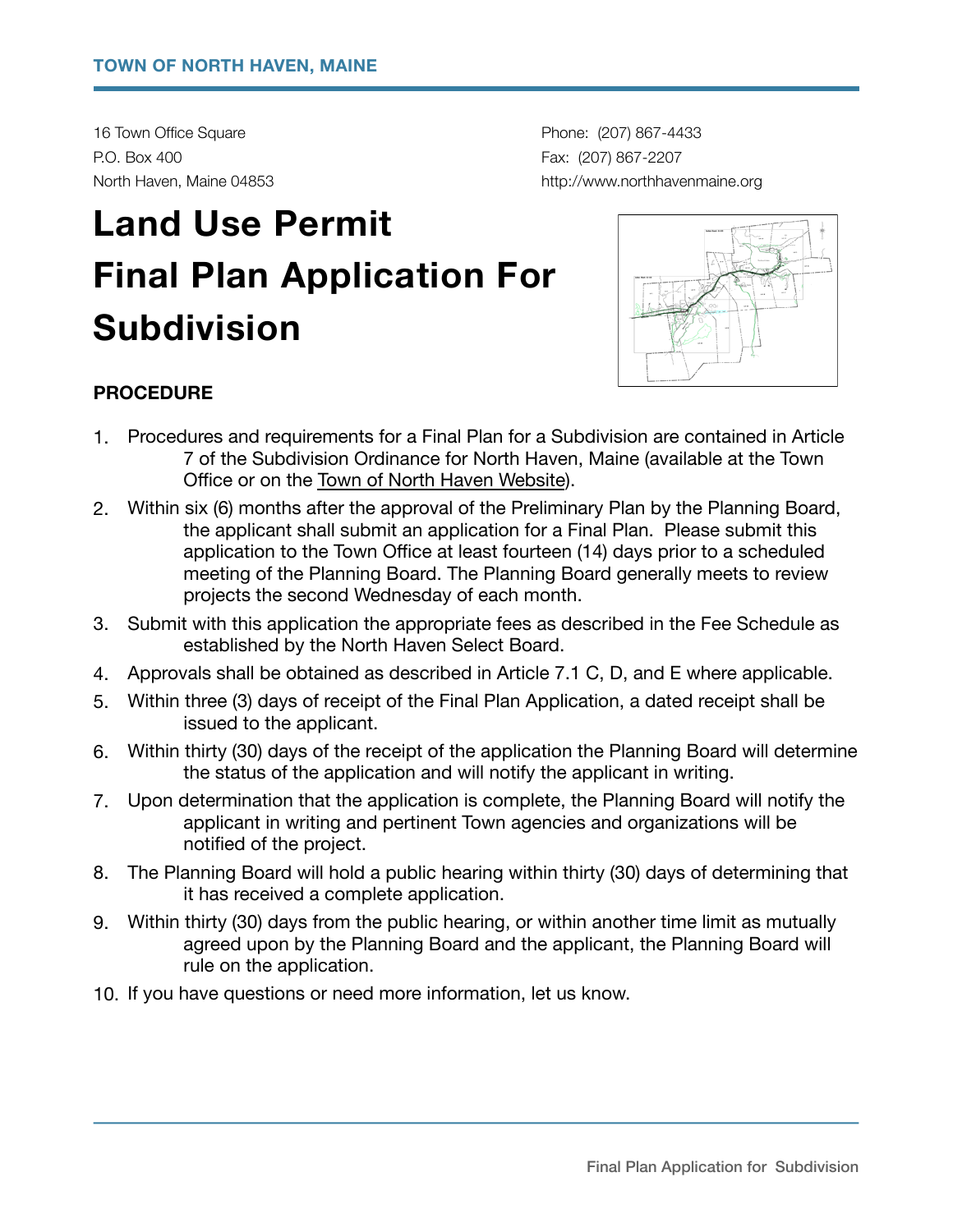## **Mandatory Submissions for a Final Plan Application**

The following items shall be submitted as part of the Final Plan Application unless waivers have been granted pursuant to Article 12 of the Subdivision Ordinance for North Haven, Maine. Nine (9) copies of all materials shall be delivered to the Town Office.

To the Code Enforcement Officer of North Haven, Maine: A Final Plan Application for a Subdivision is hereby made for your review.

| <b>DATE OF APPLICATION</b>                                                                                                                               |  |
|----------------------------------------------------------------------------------------------------------------------------------------------------------|--|
| <b>NAME OF APPLICANT (APPLICANT</b><br>MUST OWN THE PROPERTY OR HAVE<br>AN OPTION OR PURCHASE AND<br><b>SALES AGREEMENT TO PURCHASE</b><br>THE PROPERTY) |  |
| <b>MAILING ADDRESS OF THE</b><br><b>APPLICANT</b>                                                                                                        |  |
| <b>APPLICANT'S PHONE NUMBER</b>                                                                                                                          |  |
| <b>APPLICANT'S EMAIL ADDRESS</b>                                                                                                                         |  |
| <b>NAME OF PROPERTY OWNER (IF</b><br>DIFFERENT THAN APPLICANT)                                                                                           |  |
| <b>MAILING ADDRESS OF THE</b><br><b>OWNER</b>                                                                                                            |  |
| <b>OWNER'S PHONE NUMBER</b>                                                                                                                              |  |
| <b>OWNER'S EMAIL ADDRESS</b>                                                                                                                             |  |
| <b>DESIGNATED AGENT (IF</b><br><b>APPLICABLE)</b>                                                                                                        |  |
| A LIST OF LAND SURVEYOR,<br><b>ENGINEER, ARCHITECT, OR</b><br><b>OTHERS PREPARING THE PLAN</b><br>(NAME, ADDRESS, CONTACT<br>INFO)                       |  |

 (as described in Article 7.2 of the Subdivision Ordinance for North Haven, Maine)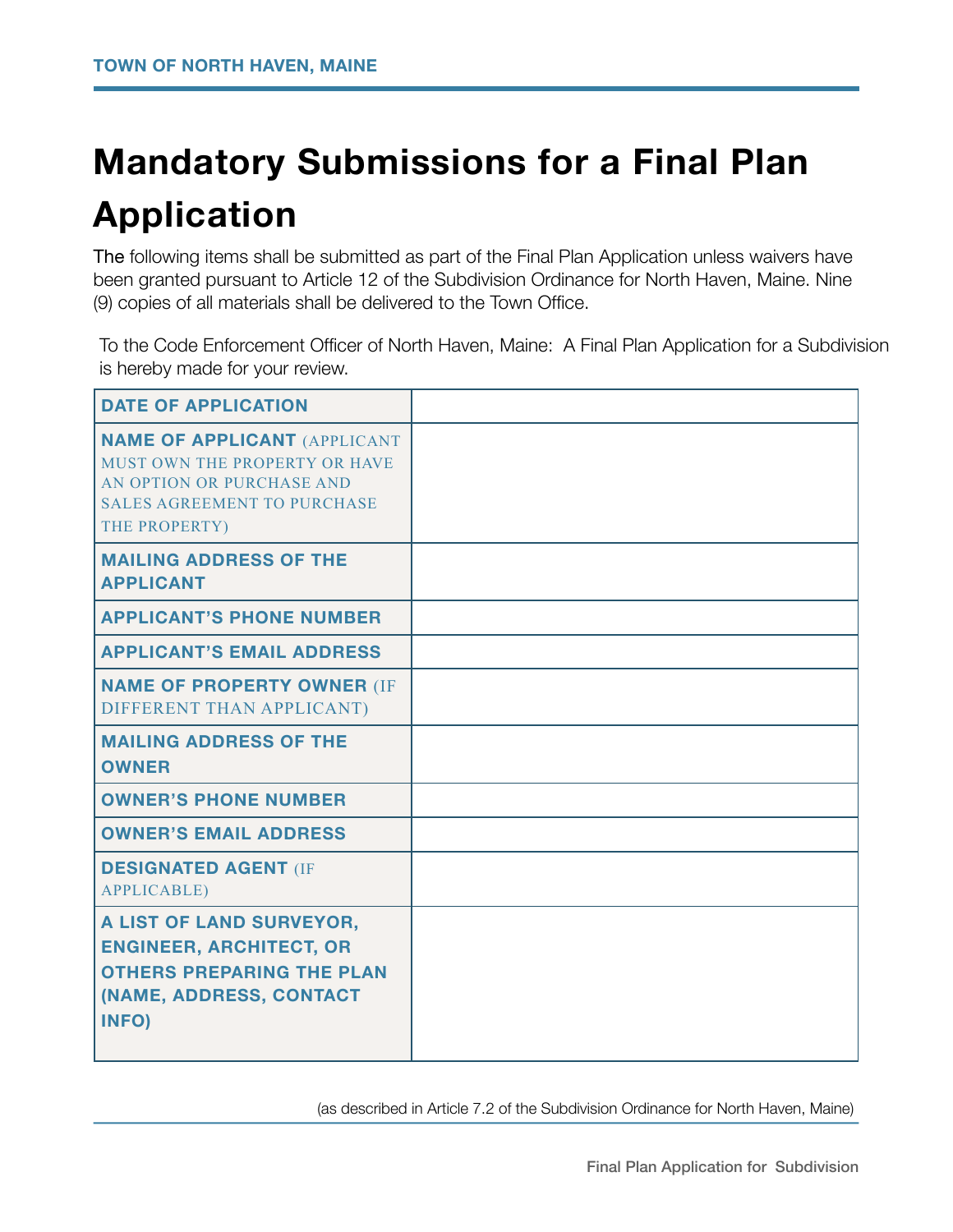#### **PROJECT CHECKLIST**

◻ Location Map of Area (including: nearby existing subdivisions, names widths and locations of existing and proposed streets, boundaries and designations of zoning districts, outline of the proposed subdivision, applicant's contiguous land that is not part of the subdivision.

**Plan of the Subdivision drawn to scale, including date of preparation, showing North, location** of lot lines, delineation of all wetland areas, existing buildings, vegetative cover type, large specimen trees (if present), location of streams and brooks, portion of the Subdivision located in the Fresh Pond Watershed.

The plan should also include: location of existing and proposed sewers, water mains, culverts on the property and the adjacent property; parcels of land dedicated to public use, open space, forest clearing, flood zones, unique natural areas, historic sites.

Statement from Fire Chief as necessary

**Exercise 1** Verification of right, title, or interest in the property.

Standard boundary survey of the parcel

Copy of the most recently recorded deed for the parcel including all encumbrances.

**□** Location of lands considered to be part of a common scheme of development.

**Waste water disposal pit analysis, including map of all test pits.** 

■ Type of water supply. If Public Water Supply, written statement from the local water district.

### **MAY BE REQUIRED**

**Example 1** Erosion and sedimentation control plan.

Stormwater management plan.

◻ Special Fresh Pond Watershed criteria.

**Other items as the Planning Board deems necessary.** 

#### **PROJECT DETAILS**

| <b>TYPE OF SEWAGE DISPOSAL</b><br><b>SYSTEM</b> |  |
|-------------------------------------------------|--|
| <b>TYPE OF WATER SUPPLY</b>                     |  |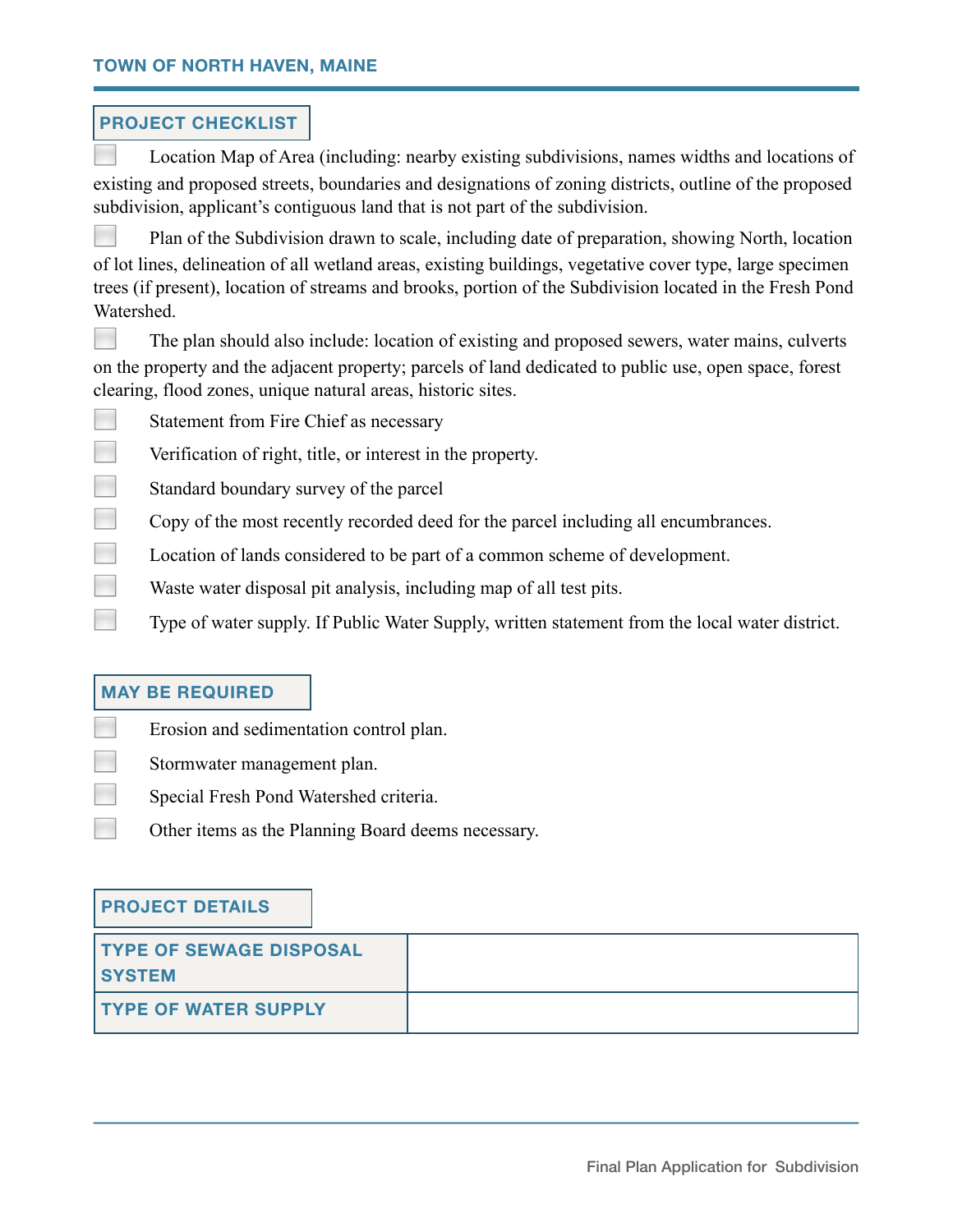| <b>LAND DETAILS</b>                                             |  |
|-----------------------------------------------------------------|--|
| <b>TAX MAP AND LOT NUMBER</b>                                   |  |
| <b>NAME OF THE SUBDIVISION</b>                                  |  |
| <b>SITE ADDRESS</b>                                             |  |
| <b>LAND USE DISTRICT</b>                                        |  |
| <b>TOTAL ACREAGE OF THE</b><br><b>PARCEL</b>                    |  |
| <b>ACREAGE TO BE DEVELOPED</b><br><b>AND LOTS TO BE CREATED</b> |  |

The Code Enforcement Officer and/or the Planning Board reserve the right to request any reasonable additional information as may be deemed necessary and pertinent for action upon this request.

**NOTE: Permit not valid until fee is paid and is good for one year from date approved by Code Enforcement Officer. The issuance of this permit in no way relieves the applicant of the responsibility of obtaining any other necessary local, state or federal permits.** 

Statement by Applicant: I hereby certify that the information presented above and on attached pages is true, accurate and complete to the best of my knowledge.

\_\_\_\_\_\_\_\_\_\_\_\_\_\_\_\_\_\_\_\_\_\_\_\_\_\_\_\_\_\_\_\_\_\_\_\_\_ \_\_\_\_\_\_\_\_\_\_\_\_\_\_\_\_\_\_\_\_\_\_\_\_\_

(Signature of Applicant) (Date)